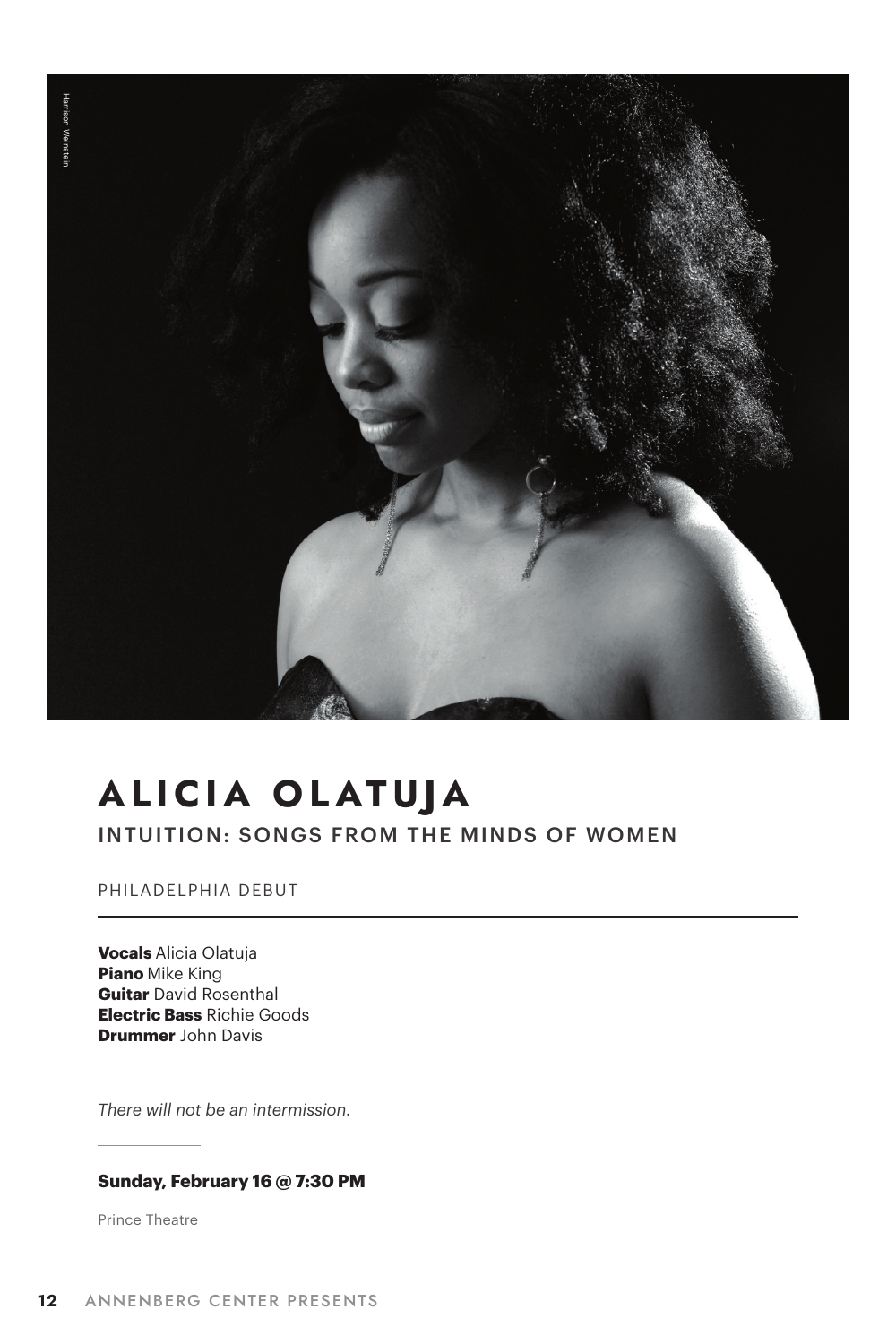### **PROGRAM NOTES**

Alicia Olatuja's latest album, *Intuition: Songs From The Minds Of Women*, features songs by Sade, Angela Bofill, Brenda Russell, Linda Creed, Imogen Heap, Tracy Chapman, Kate Bush, and others. Produced by Olatuja, Kamau Kenyatta and Ulysses Owens Jr., with arrangements by noted jazz musicians, *Intuition* is a showcase for Olatuja's broad vocal range, deft lyrical interpretation and elegant phrasing, a sound that may draw comparisons to current soul-pop finds like Ella Mai and H.E.R. while evoking such treasured soul divas as Grammy® Award winners Lalah Hathaway, Rachelle Ferrell and Dianne Reeves.

*Intuition* is a perfect musical commentary for the times, as women reassert their rights, gain more political clout and speak out against harassment, abuse and exploitation in all walks of life. "When we hear the word 'intuition' we think of a woman's intuition, that inner, gut-instinct thing that goes beyond mere information," says Olatuja of the album's title concept. "There is something powerful and beautiful and something to be celebrated in that. The subtitle *From the Minds of Women* reminds people that we're not just intuitive, emotional beings. We are intellectual as well. We do know how to connect the emotional and the rational. And when we do that, especially through our work, beautiful and unimaginably creative things are made."

Olatuja is perfectly suited to deliver a meditation on the depth of women's musical expression. She puts her distinctively soulful stamp on every track, giving beloved South American anthem "Grácias A La Vida" by Violeta Parra a funky update with Memphis-style horns while acing the Spanish lyrics; building bridges to the motherland with African choruses on Angela Bofill's "Under The Moon And Over The Sky," and adding a Caribbean jump-up beat to the Linda Creed co-composition, "People Make the World Go Round." Her creative approach also reimagines Brenda Russell's "So Good, So Right," the focus track Sade Adu's "No Ordinary Love," Joni Mitchell's "Cherokee Louise," Tracy Chapman's "Give Me One Reason," Kate Bush's "This Woman's Work," and Imogen Heap's "Hide And Seek." The set includes an original tune by Olatuja, as well as compositions by a new composer and an Australian colleague.

The striking vocalist made sure to pick songs that represented a variety of themes, perspectives, and ages, as well as geographic areas, emphasizing the power of diversity. Many of the tracks begin either a cappella or with a single instrument accompaniment for the first few bars. This technique spotlights the classically trained artist's vocal control and interpretive abilities. "I enjoy when people speak of my voice as if it's an instrument, because it's just as valid and legitimate as piano, bass or guitar," Olatuja notes. "But the voice also has the power to communicate text, and that's what I want, to communicate my interpretation of the song to the listener."

Originally from St. Louis, Missouri, Olatuja focused her relentless energy on music at a young age. Singing in her church choir and in various school ensembles, she was exposed to everything from gospel anthems, R&B grooves and pop fare to Latin oratorios and a cappella harmonies. Though she had planned a career in veterinary medicine while at the University of Missouri-Columbia, her music interests led to being cast as the lead in an operetta commemorating the bicentennial of the Lewis & Clark Expedition. Preparations included more than two years of intense vocal training, workshopping and live performances that only sharpened her prodigious gifts. With a master's degree in classical voice/opera from the Manhattan School of Music in New York City, the singer has performed in regional theatre, opera companies, gospel conclave and jazz festivals across the globe, returning often to Brooklyn, the culturally diverse, artistically progressive enclave that has influenced dozens of successful neo-soul, jazz, hip-hop and rock talents.

For this new project, Olatuja decided to celebrate the musical contributions of women composers by reinterpreting their songs through her own lens of classic, jazzy soul. As such, *Intuition: Songs From The Minds Of Women* is a dazzling journey through time, tempo, genre, language and culture from some of the most respected women artists of our generation. With the recording initially supported through a crowdfunding campaign, the project was picked up in 2018 by the Resilience Music Alliance label and launched in the first quarter of 2019. Thanks to her diverse musical choices